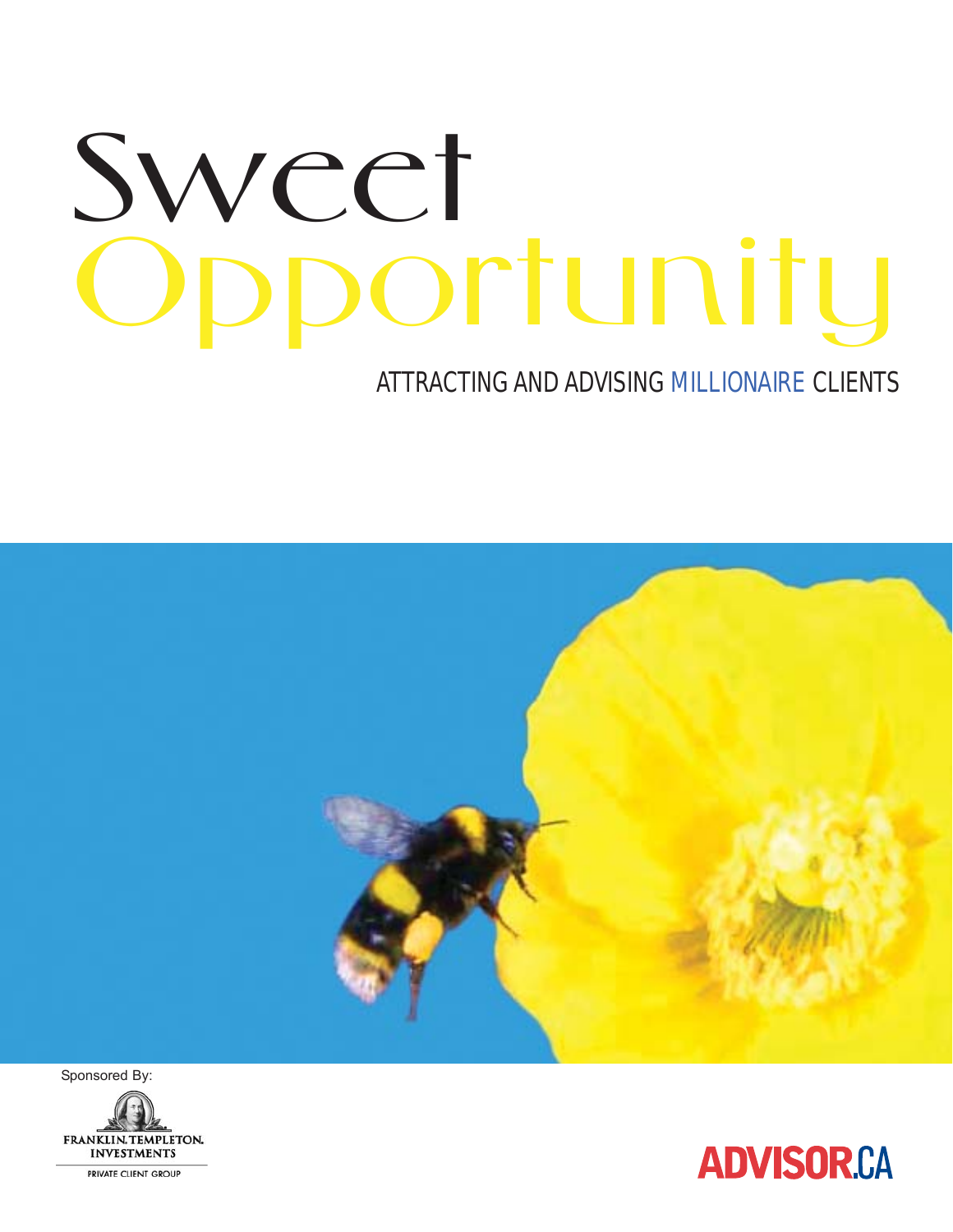

## Sweet **Sweet**<br>Opportunity

ATTRACTING AND ADVISING MILLIONAIRE CLIENTS

- **1** Mining The Millionaire Market
- 2 The Rich Client's Malady: Affluenza
- <sup>3</sup> Insuring Wealth And Your Edge With Millionaires
- 4 Instant Wealth: The Challenges And Opportunities Of Advising "Sudden Money" Clients
- 5 Are You Millionaire Market Material? Try Our Online **Workout**
- **6** Over-The-Top Appreciation Events For Your Top Clients
- **7** Your Advisor.ca/*Advisor's Edge* Millionaire Archives And Web Resource Cheat Sheet

2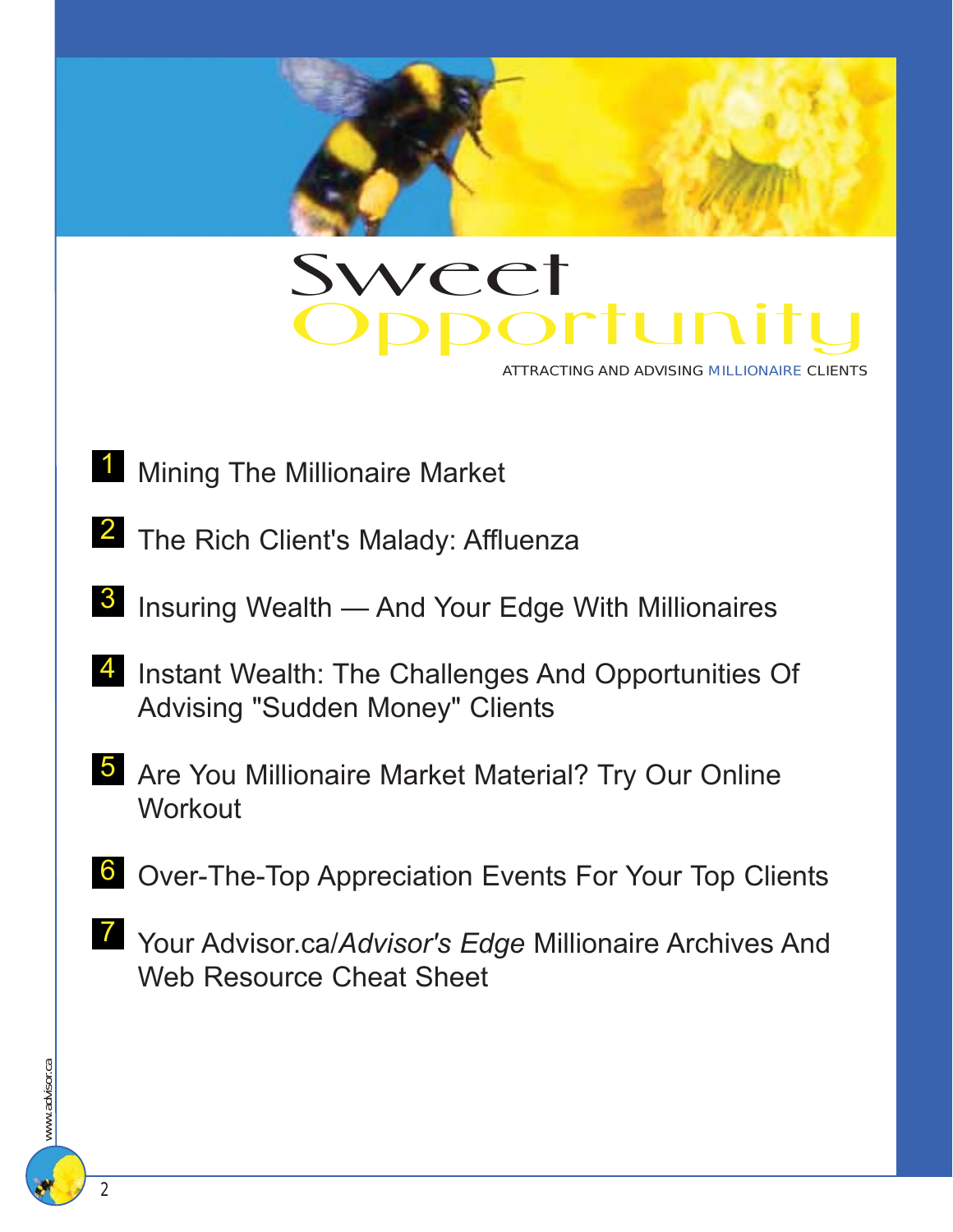## Millionaire Mining The 1arket

### By John Craig

The market of Canadians with at least \$1 million in investable assets is anything but inaccessible for financial advisors. Between weak investment performance, inadequate expertise and a failure to understand the needs of this group, the door of opportunity to the millionaire market is ajar, according to one expert.

Keith Sjögren is a Toronto-based consultant whose firm Taddingstone Consulting Group produces the *Canadian Millionaire Report*, an extensive annual survey of Canadian millionaires. Sjögren says there are 330,000 millionaires in Canada with approximately 100,000 advisors chasing them. And while there may be some congestion of advisors vying for business at the upper end of this market, Sjögren says there is business to be had further down the chain.

"The opportunity is with the 'middleclass' millionaire, or the individual with \$1 million to \$5 million to invest," says Sjögren. "But at that level as well, the client is seeking an expert with a track record of solid investment performance who is willing to educate the client."

#### **Think Partnership**

However, one surprising trend that arose in Taddingstone's *2001 Canadian Millionaire Report* was the number of millionaires who consider themselves their own primary advisor, despite media reports giving the impression investors are seeking more professional guidance. "Nearly 40% of millionaires have an online brokerage account, which is considerably more than the investment population as a whole," says Sjögren.

Sjögren also notes a marked shift towards "partnership" and away from "providership" with millionaires. "In other words, with the high net worth segment, the days of the salesman with a focus on asset gathering are over," says Sjögren. "If you want to be successful with millionaires, become their partner in building and

"With the high net worth segment, the days of the salesman with a focus on asset gathering are over,"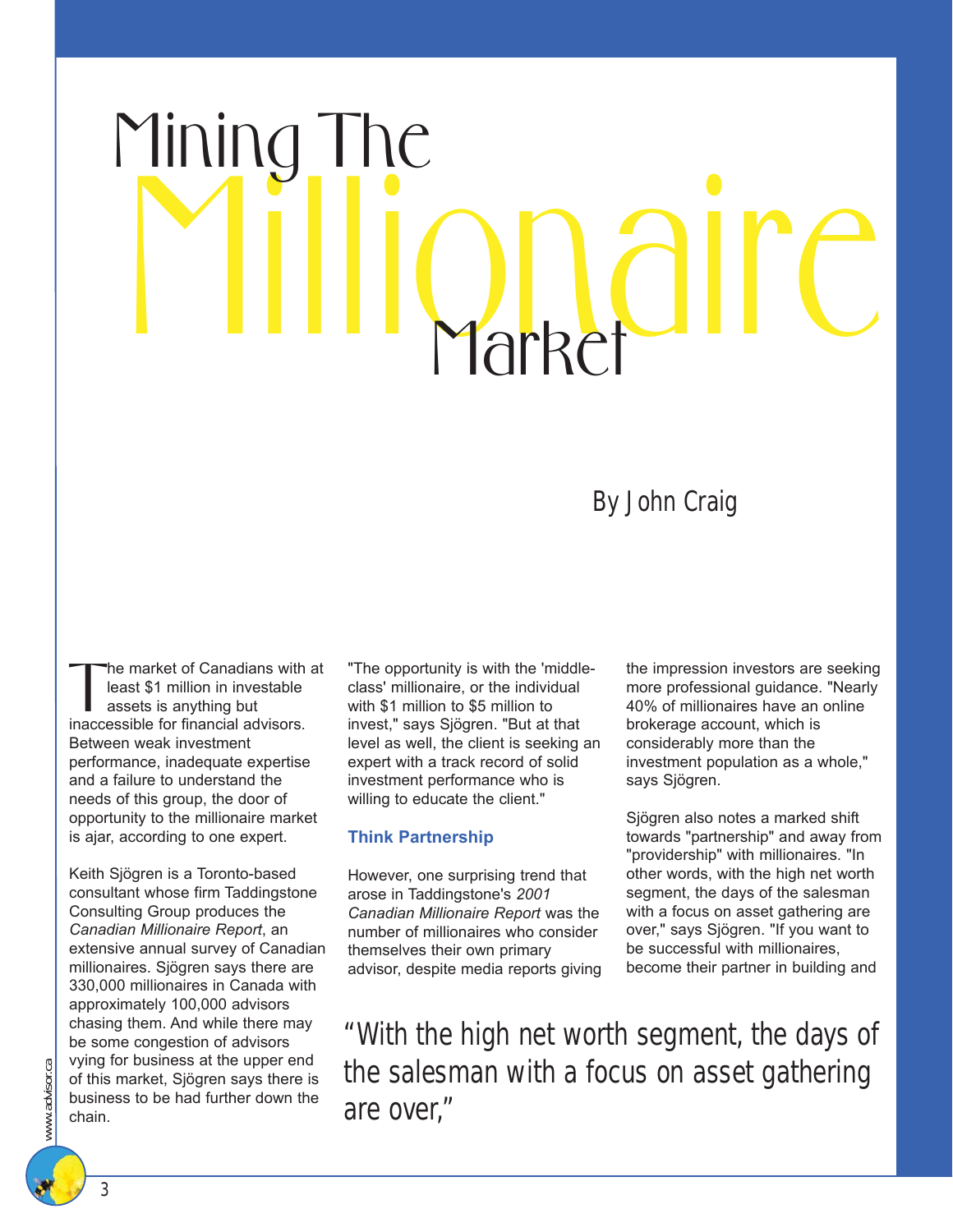"If there is an area of opportunity, it is the recognition that new types of investments like hedge funds and less liquid investments like property are of importance to millionaires..."

protecting family wealth."

#### **How To Meet Millionaires**

While there are millionaires in every community and in all occupations, Sjögren suggests advisors narrow their focus when trying to meet members of this niche market. "A growing number [of millionaires] are entrepreneurs and advisors would do well to join associations that also attract entrepreneurs," says Sjögren.

Existing wealthy clients are also an excellent source for new contacts of the same ilk, according to U.S. based advisor Ron Carson. The key is bonding with these clients through common interests, whether it's golf, a love of fine wines or — in Carson's case — flying. "Think about what you do and you're going to find that there's probably a bond there with some of your higher A-plus clients, and you can develop that into other relationships just like them," Carson recently told a group of advisors attending an educational conference in Toronto. (To read about how one Canadian advisor used his love of scuba diving to bond with his top clients, please go to www.advisor.ca/advisor/take5/wine/in dex.epl?=21065).

#### **How To Treat Millionaires**

Millionaires generally don't like seminars and respond negatively to cold calls and direct mail, according to Sjögren. However, they do welcome the opportunity to meet third-party experts in small groups.

Advisor Kurt Rosentreter cautions against placing too much emphasis on performance and building wealth and instead recommends focusing on preservation when dealing with millionaires. "[The wealthy client is] more concerned about keeping what they have than you getting 20% for them in the future," noted Rosentreter, senior financial advisor at Berkshire Securities in Toronto, at a recent educational workshop in Toronto. "Put performance in your toolkit but don't lead with it."

U.S.-based advisor marketing consultant Martin Baird told Advisor.ca that opportunities in the millionaire market exist for advisors willing and able to step up their own level of expertise and approach to the business. "It's not good enough to just do asset allocation and asset management — [millionaires] want and demand more," said Baird.

Sjögren says one way for advisors to better equip themselves for advising the millionaire market is to know as much about alternative investments as they do about conventional ones. "If there is an area of opportunity, it is the recognition that new types of investments like hedge funds and less liquid investments like property are of importance to millionaires and require the same degree of wisdom as more conventional investments," says Sjögren. "Millionaires also want to see far greater focus on the family rather than the individual."

#### **Landing The Big One**

Because millionaires demand quality in everything, including their advisors, Sjögren recommends that advisors learn as much as they can about millionaires' wants and needs and to do a quality test on themselves before attempting to land the big fish.

"The most important thing is to recognize that before you go fishing, you need to become an expert at reading the river, understanding the feeding habits of the fish and being patient," says Sjögren. "If the only experience you've had is fishing for bass off the dock, don't expect to land a tuna the first time out."



Canadian millionaires are the most targeted group of clients and yet there are still significant holes in service advisors provide to them. Juggling the responsibilities of their business, family and community leaves millionaires with little time, but huge needs from their advisor.

The July issue *Advisor's Edge* takes a look at what millionaires really want from their advisors and the mistakes advisors sometimes make with their wealthy clients. To view archived *Advisor's Edge* articles or to sign up for a free one-year subscription, please go to www.advisor.ca/advisor/edge/index.epl



**John Craig** is Advisor.ca's practice management editor and can be reached at jcraig@advisor.ca.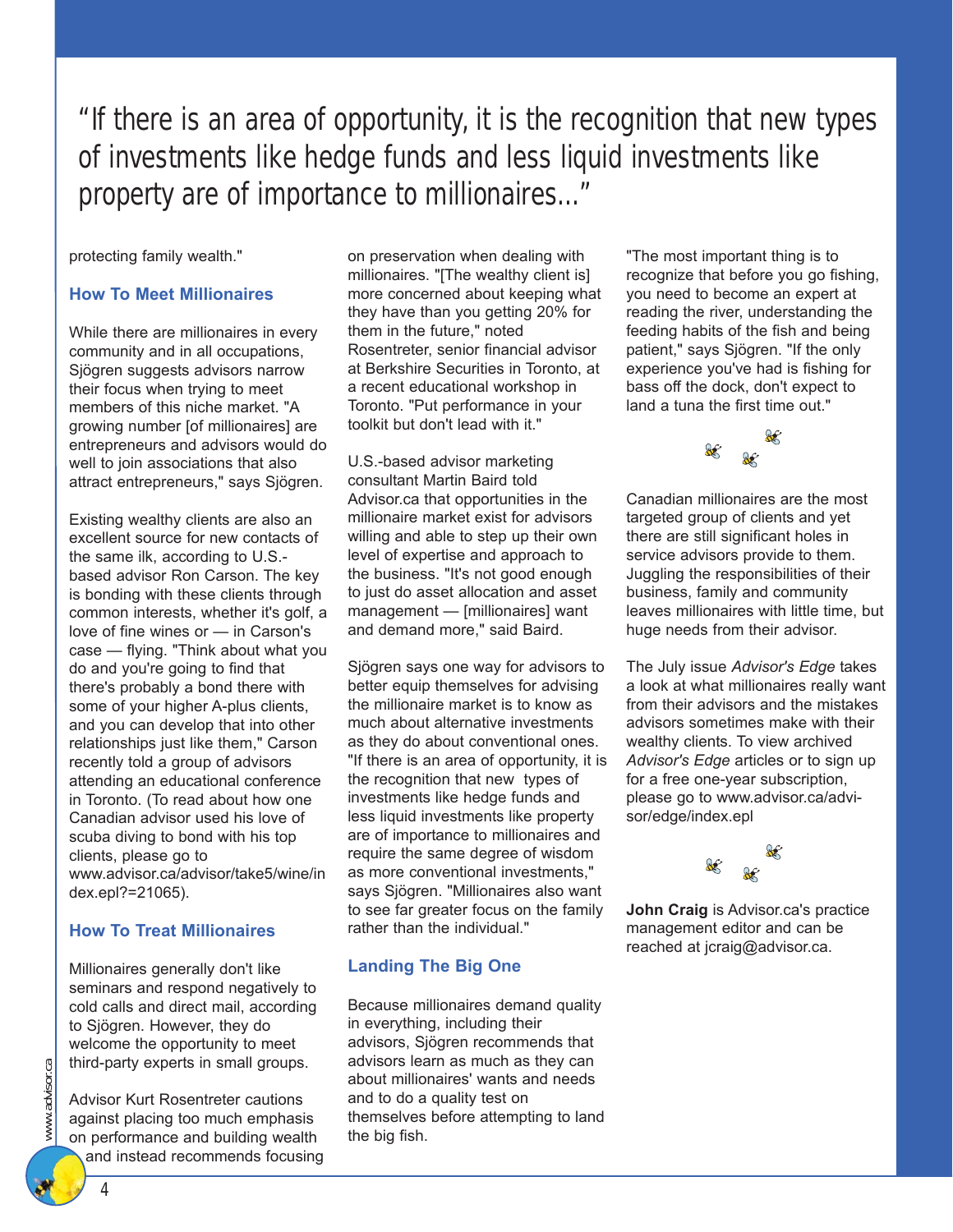# Affluenza The Rich Client's Malady:

By Jim MacDonald

**B** illionaire and parent Warren<br>Buffett once recommended that<br>"enough money to your kids so they" illionaire and parent Warren Buffett once recommended that wealthy parents should leave can do anything, but not enough so they can do nothing." Buffett's advice goes right to the heart of something that troubles many wealthy people the affliction of "affluenza" among heirs.

Affluenza is loosely defined as a lack of ambition or motivation brought on by a life of wealth and privilege. Dr. Ronit Lami, the director of Britain's Affluenza and Wealth Psychology unit, describes affluenza as an unbalanced relationship with wealth or the pursuit of it. Manifestations can include anger, fear and rampant materialism.

#### **Not A Rare Disease**

"I would say that [affluenza] is quite common," notes Thane Stenner, senior investment advisor with CIBC Wood Gundy in the Vancouver area. Stenner specializes in advising wealthy clients.

"Money always amplifies personality, whether it's of the parents or the kids," Stenner told Advisor.ca. "The amplification of potential problems with money is definitely there."

More wealthy Canadians, says Stenner, are concerned about how younger generations will be affected by large wealth transfers. A 1996 U.S. Trust survey of wealthy

Americans found that 68% worried that their children will put too much emphasis on material possessions. (www.ustrust.com/ustrust/html/knowledge/WealthManagementInsights/Sur veyofAffluentAmericans/index.html)

"Abundant wealth has a way of separating heirs from the grist of life. For some inheritors this separation manifests as a painful inability to identify their real needs and longings or to connect with meaningful work or occupation," wrote Dr. Lami in 2001.

#### **Preventive Measures**

Parents can prevent affluenza by instilling strong values in their

"Abundant wealth has a way of separating heirs from the grist of life."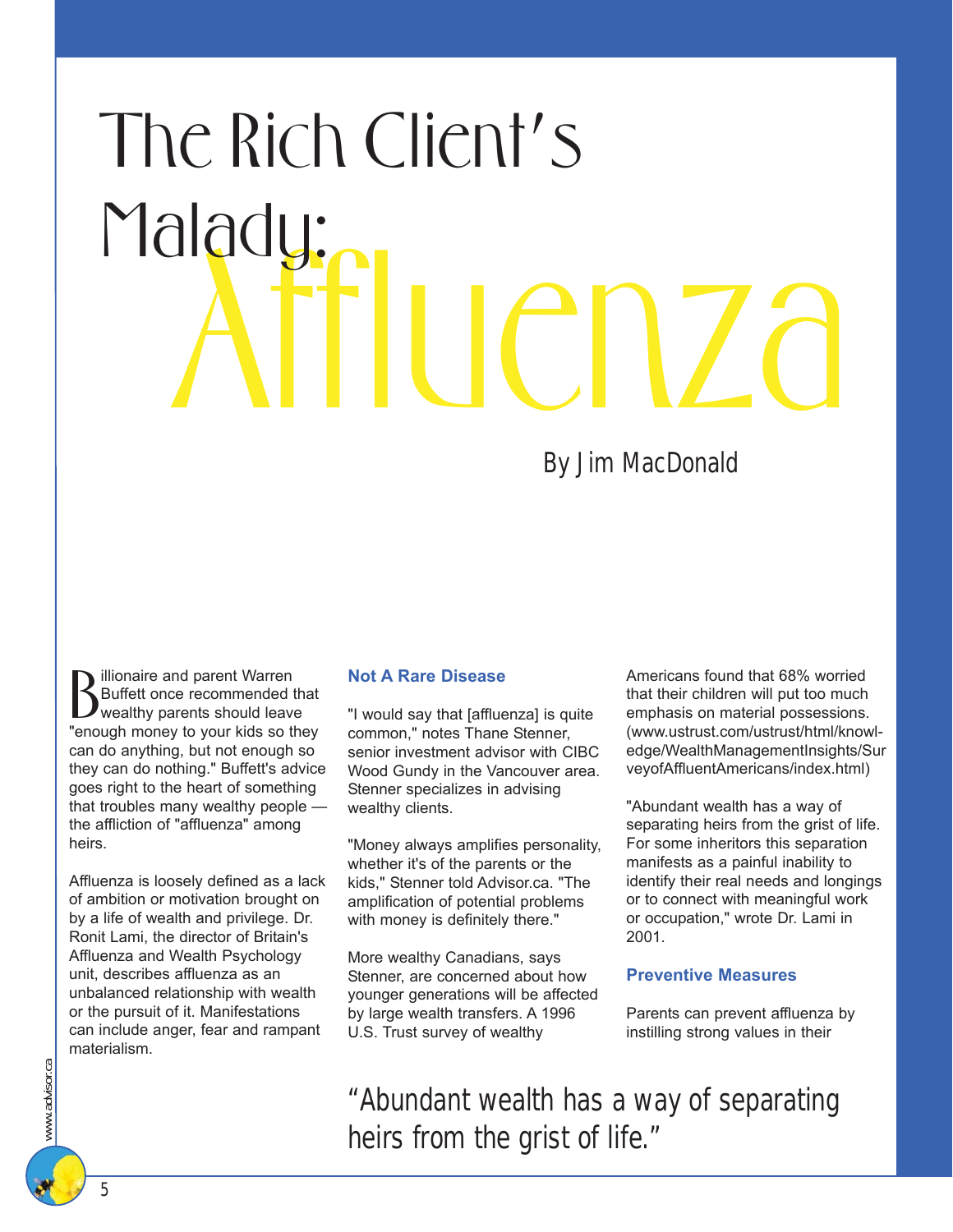## "Children should be taught how to relate to money, both psychologically and financially."

children and teaching self-reliance, Stenner says. Another recommendation is to foster humility about wealth and show them that riches come with responsibilities.

On a practical level, Stenner encourages clients to educate children about managing wealth, while encouraging them to pursue independent careers. This can be done by involving heirs in family trusts or urging them to make choices about charitable giving. Stenner advises caution when doling out large allowances or other financial gifts.

#### **Making Wealth A Family Matter**

Stenner advocates helping families create a process for handling their wealth, and then fostering a family discussion throughout the process. This can communicate that the parents are not control freaks about money. A key underlying strategy is to pass on wealth in increments. Stenner says the flexible structure of a family trust or foundation can have a dramatic impact on a person's relationship with inherited wealth.

Stenner outlined his ideas in his book *True Wealth: An Expert Guide For High Net Worth Individuals*, (True Wealth Enterprises, Inc., www.truewealth.ca), and here are some suggestions:

**Incentive trusts:** Parents establish certain dates and/or achievements upon which an heir receives a portion of the trust. Examples could be at graduation from university or when the child is hired for his or her first "real" job.

**Tangible or illiquid gifts:** A way to pass on assets without providing a temptation to spend.

#### **General inheritance pool:** Create a

"family bank" supervised by a professional trustee. Terms of the trust spell out qualified uses for the funds. Heirs could apply for trust funds, and would face restrictions on their use.

"It's extremely important to try to define what things the parents want their adult children to understand about what this wealth meant to them," explains Stenner, who notes that affluenza can affect children of all ages.

#### **Touchy Subject**

Affluenza can be a sensitive topic for clients, but Stenner says advisors should be prepared to raise the issue if need be or look for opportunities to indirectly broach the subject within families. Parental attitudes towards money or an heir's lack of financial education are often linked to the loss of inherited wealth, says Dr. Lami, so children should be taught how to relate to money, both psychologically and financially.

Adds Stenner, "You can't write a cheque to make sure you have good kids."



Are any of your clients suffering from affluenza? Did you help them cure it? Let us know how in the Talvest Town Hall online discussion forum at: www.advisor.ca/advisor/statistics/part ner\_success/index.epl?redirect=talve st.



**Jim MacDonald** is Advisor.ca's managing editor and can be reached at jmacdonald@advisor.ca.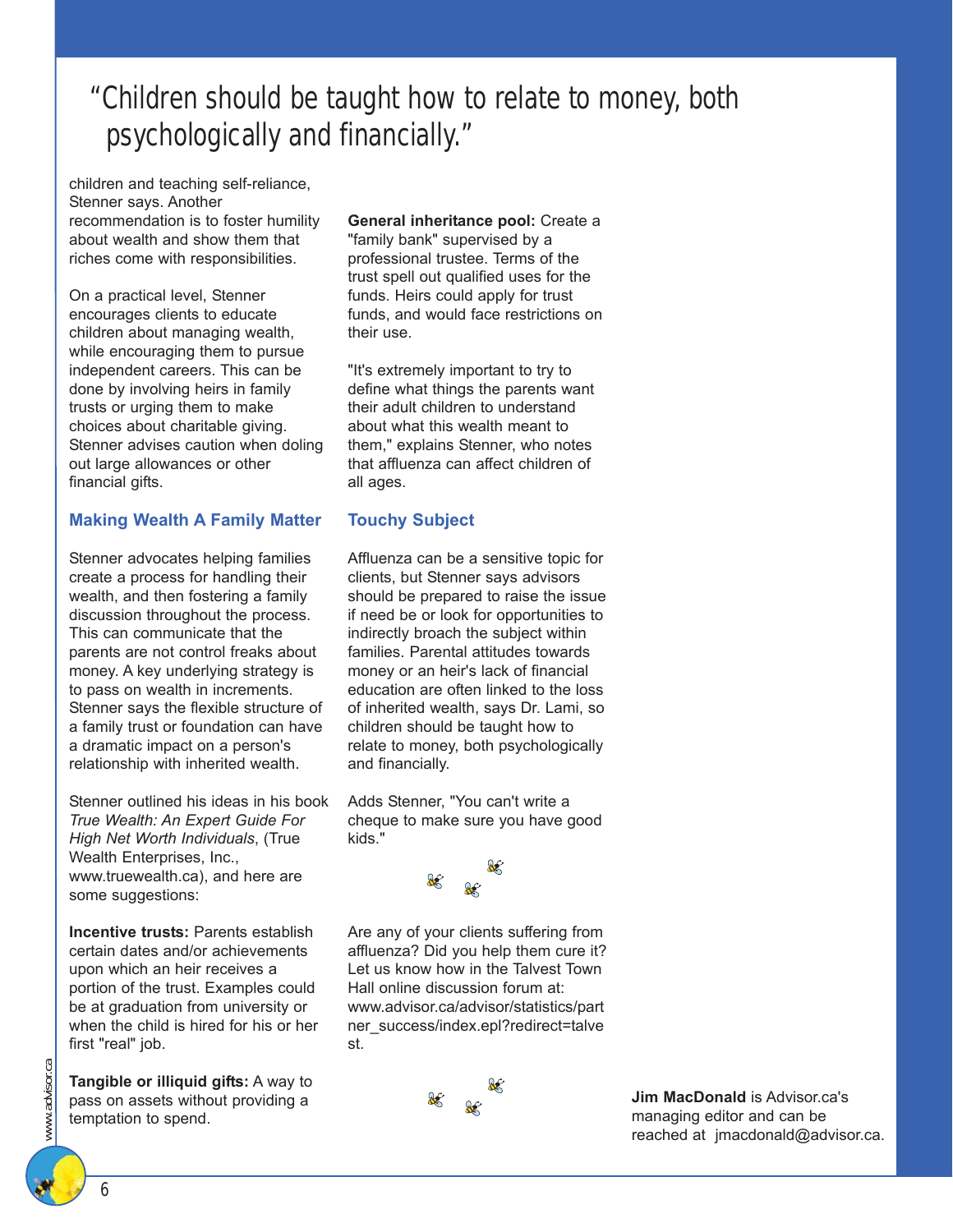# Insuring And Your Edge With Millionaires By Scot Blythe

the number of millionaires in Canada isn't large. Keith Sjögren, a research leader at Toronto-based Taddingstone Consulting Group, puts it at 330,000. What may be more significant, however, is that 26,000 of this group change advisors every year.

Who are those advisors? Generally, they're full-service brokers. The reasons for dismissal are various, and poor service is part of it. But it's actually deeper, Sjögren says.

Advisors who try to cherry-pick a high net worth investment account are in danger of overlooking several factors.

First, the number of advisors seeking clients is growing faster than the number of millionaires, and private investment counselling firms are cashing in. Second, what millionaires don't want is more investment advice. Their number-one concern —

something advisors often fail to heed — is how their family is going to be looked after.

#### **Integration Opportunity**

This need should raise an alarm bell

"[Millionaires'] number-one concern something advisors often fail to heed — is how their family is going to be looked after."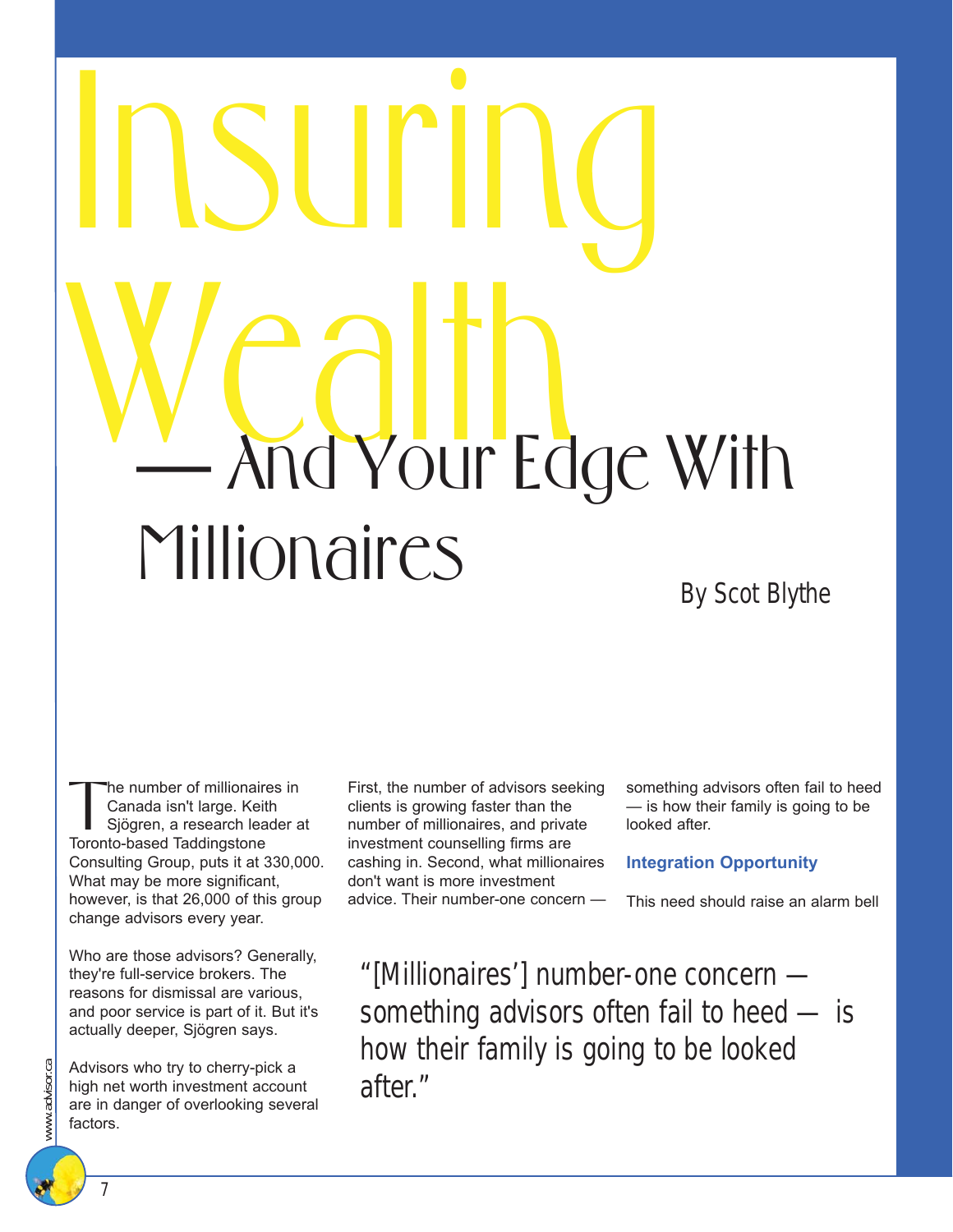— or an idea light bulb. Wealthy individuals are frequently business owners or retired business owners. They probably already have lawyers and accountants. What they don't have is someone who oversees all their interests, and the interests of their families, including cash flow, tax and estate management.

That's an opportunity for dual-licensed planners. They have a low profile among the wealthy, Sjögren says, which is neither positive nor negative. "Insurance is rarely integrated," he adds. All the same, "we find millionaires have a very high regard for their insurance agents."

#### **Insurance Solutions**

Insuring millionaires depends on what needs to be funded, says Glenn Stephens, a lawyer and estate planning specialist with Equinox Financial in Toronto. Clients may be concerned about the tax liability on an estate. They may need a way to pass on a business, either to a child or to a partner. Or they may want to pass on a significant amount of wealth to a charity.

It's actually a little more complex, Stephens adds, and he's written a book on the subject (*Estate Planning With Life Insurance*, published by CCH Canadian Ltd.). At its most basic, insurance can be used to fund the tax liability on death. When it comes to a family business, insurance might be used both to fund the tax liability and to ensure that children who don't participate in the business get an equitable inheritance. "Sometimes some kids get shares and the other kids are left out in the cold unless there's something else for them and insurance will often fill the gap," Stephens says.

If the concern is about an orderly transition in a business where the partners are not family, then insurance can have a role in funding a buy-sell agreement. It can eliminate concerns about tax

liabilities, forced sales and bank loans. What is key there, Stephens notes, is the most efficient way to pay for the insurance, which is generally through a holding company. That spares the business owner an additional personal expense.

That's useful to keep in mind. Although the high net worth are wealthier, they are also extremely frugal, particularly when it comes to taxes, Sjögren notes.

#### **Variety Of Vehicle Options**

What insurance product to use is another matter. The options range from whole life to universal life to term-to-100, and there is an intense debate among insurance specialists about what one is the cheapest and most reliable vehicle.

Universal life is widely acknowledged as an effective tax shelter, but its index-linked investment component is not robust. Overly generous investment growth assumptions may lead to a policy lapse, as the investments fail to generate the income to make the policy selffunding.

That has led some, seeking stability in premiums, to look again at participating or whole life. But their returns in the form of policy dividends are tied to an insurance company's actuarial and investment acumen. Another route is term-to-100 insurance, which can be used alone or wrapped with a universal life policy to get an investment component.

#### **Uses And Misuses**

Robert Haisman, a planner with Assante in Sarnia, Ontario, suggests using "lazy and redundant money" money that a couple isn't likely to have to draw on for living expenses — to fund a universal life policy built on a term-to-100 chassis. Then, depending on a couple's needs, there could be riders covering critical illness, for example.

But, Haisman says, advisors have to be clear about the uses and misuses of insurance. Insurance is not a tax shelter for clients to "build cash that they can reach in and play with." The idea is not to provide investment management, but multigenerational wealth management. In other words, looking after the family, the foremost concern of the wealthy Canadians.



Are you considering universal life insurance for your clients? Advisor.ca has built a Universal Life Search Engine to help you find and evaluate the universal life products that best meet the needs of your clients. The universal life search is located under "Power Tools" on the left hand navigational bar of Advisor.ca or at: http://209.146.210.203/cgi-bin/jumpto.cgi?adid=adv-ulife1.



For more articles on insurance, estate planning and other-product related themes, be sure to check out Advisor.ca's Product Zone at www.advisor.ca/advisor/product/index .epl.



**Scot Blythe** is Advisor.ca's investments editor and can be reached at sblythe@advisor.ca.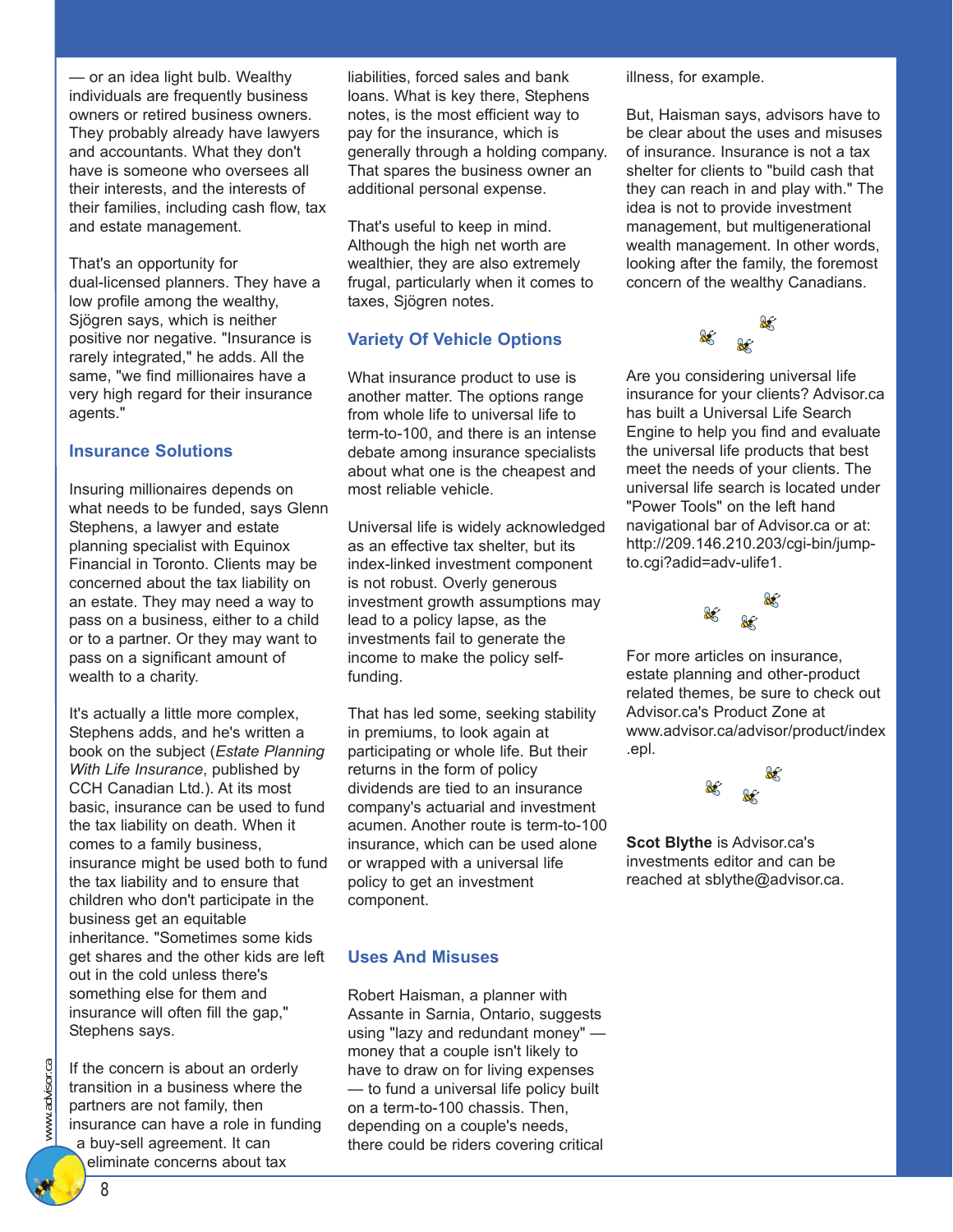# "Sudden Money? Instant Wealth: The Challenges And Opportunities Of Advising **Clients**

By John Craig

Individuals who suddenly come in<br>life-altering amounts of money wild<br>become more common as clients ndividuals who suddenly come into life-altering amounts of money will of Canadian financial advisors. Whether it's through inheritance, divorce settlements, the sale of a business or a good old-fashioned lottery win, advisors who understand the emotional impact of newfound wealth and hone their skills to help clients manage their windfalls will realize a significant opportunity to retain clients and attract new ones, according to one expert.

"Your clients are going to have 'sudden money' experiences, and even long-term relationships can end when a client comes into new money — the client is in a new phase of their life, and as their advisor, you will need to understand this," says Aileen Miga, a Certified Financial Planner and financial advisor with Berkshire Investment Group Inc. in Burlington, Ontario. "When people are in transition, they frequently change advisors seeking new advisors whom they perceive have greater skills. The planners who have the skill set and understand the client's experiences will benefit from this migration."

#### **Inheritance Boom**

According to the Cap Gemini Ernst & Young report *Perspectives On The Canadian Wealth Management Market 2001*, the number of inheritances in Canada is projected to grow steadily and increase in value, with some \$550 billion expected to be received from Canadian sources over the next 10 years. Half of this transfer is anticipated to be added to the pool of investable financial assets through inheritance conversion. Miga, who is also a member of the U.S.-based Sudden Money Advisor Network,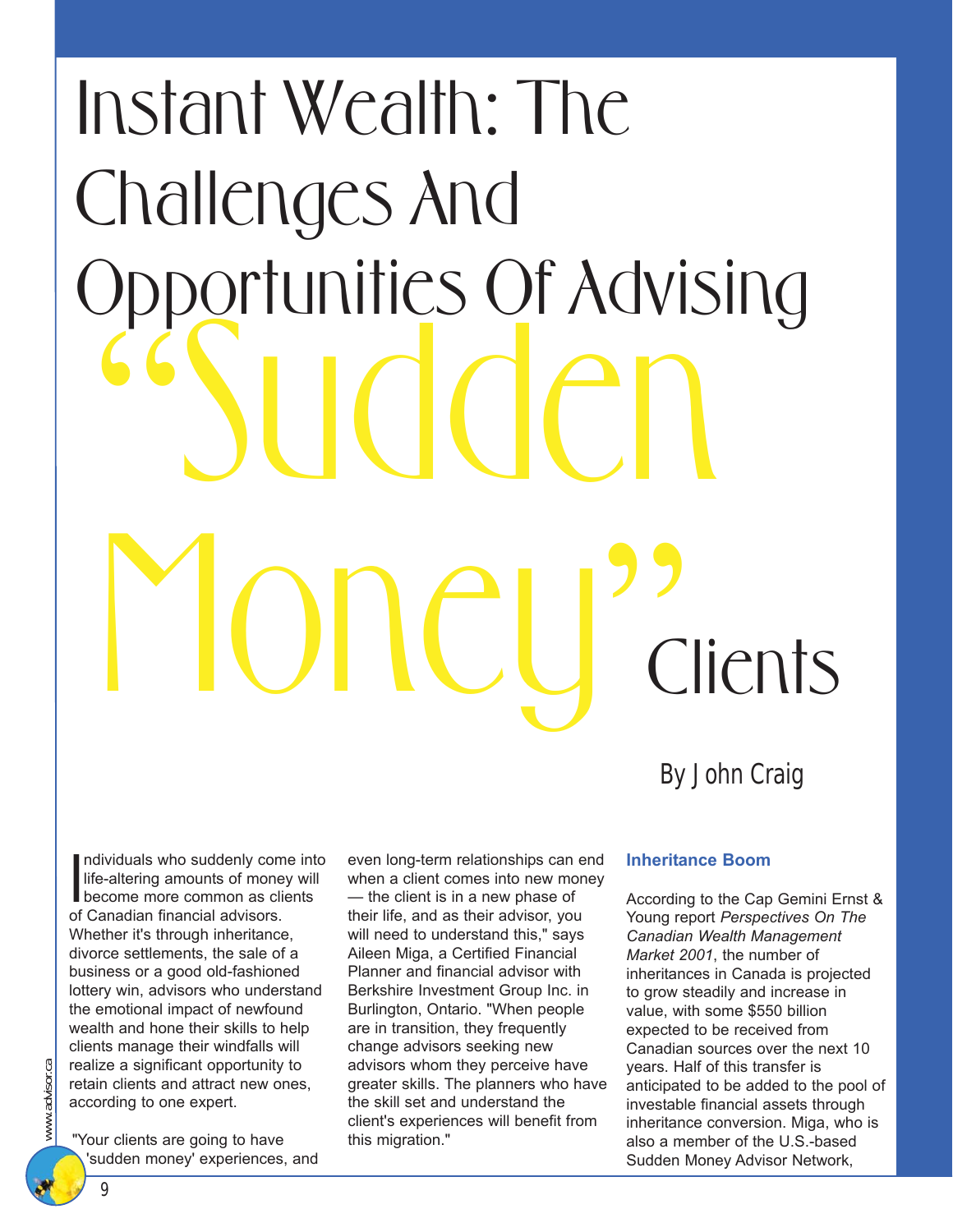says this factor alone could spell opportunity for advisors.

"With investment products becoming more sophisticated, and more people making the switch from being savers to becoming investors, an increasing number of people are seeking the help of an advisor," says Miga. "This trend will continue into the future and may be particularly true with respect to inheritances."

#### **A Time Of Reflection**

An inheritance may be the first time an individual feels compelled to seek out the advice of a financial planner, as inevitably there is some reflection on finances, values and mortality and there is often a surprise involved with how much — or little — was passed on, says Miga. "In any case, inheritors often resolve to pay more attention to their own finances and begin to visualize how they would like [their money] to impact their own children at the time of their death," she adds. "This can be a powerful motivator for people to take action and seek out a financial planner."

#### **Recognizing The Emotional Impact**

Many advisors fail to recognize the emotional impact an inheritance or any other sudden windfall can have on a person. "One major pitfall that occurs is that most advisors see 'sudden money' events as simply an increase in assets under administration for them, and expect their clients to act like other clients they don't realize how difficult the situation can be," says Miga. "The success rate of integrating new money into a family is not impressive — the difficulties and challenges have been around for generations and appear to transcend culture and time period."

#### **Taking Time To Digest**

For advisors working with clients in the midst of receiving some form of windfall, Miga recommends encouraging them to commit to not

making any life-changing decisions until they have had a chance to "discover what the money means for them." Miga also suggests being proactive with these clients, helping them find their own pace while "continuously preparing them for the decisions that they will eventually have to make."

It may be difficult to get a client to stick to a plan for managing their new riches until the client has completed some sort of wealth orientation, explains Miga. The U.S. based Sudden Money Institute (www.suddenmoney.com) offers a package of strategies and software that Miga says focuses on "creating a financial plan that is sensitive to the client's experience of money in their lives."

#### **Being Aware And Prepared**

Miga says all advisors should be aware of the various issues involved with different "sudden money" situations. However, Miga warns that advisors must be genuinely interested in adding value to client relationships in this way because the transition isn't easy or quick. "It takes about a year of training to make the shift in your practice, but this is the time to be honing these skills because we are at the beginning of this trend, not at the tail end of it."

Miga adds, "These are the kinds of skills that make us better advisors because they respond to the needs of our clients. When we are meeting the needs of our clients, it makes attracting new clients easier."



For more information on the Sudden Money Institute in Canada, Aileen Miga can be reached by phone at 905-319-9000 ext. 330 or by e-mail at amiga@berkshire.ca. You can also visit the Sudden Money Institute Web site at www.suddenmoney.com.



The July issue *Advisor's Edge* takes a look at what millionaires really want from their advisors and the mistakes advisors sometimes make with their wealthy clients. To view archived *Advisor's Edge* articles or to sign up for a free one-year subscription, please go to www.advisor.ca/advisor/edge/index.epl



**John Craig** is Advisor.ca's practice management editor and can be reached at jcraig@advisor.ca.

## Other Tips For Working With "Sudden Money" **Clients**

1 Recognize that the family probably has some intergenerational concern. "They want to provide for their children, but also make sure that their children are not influenced by the many negative images of money in society," says Miga. "They want their children to have a good relationship with money."

2 For "new money" clients, understand that it will take some time to establish a new lifestyle and grow into their orientation of money.

3 For "old money" clients, address key non-financial matters such financial literacy programs for the children, philanthropy, protecting wealth as from outsiders (such as the kids' ex-spouses) and market losses. "High net worth families want to handle these life situations and keep the money in the family," says Miga.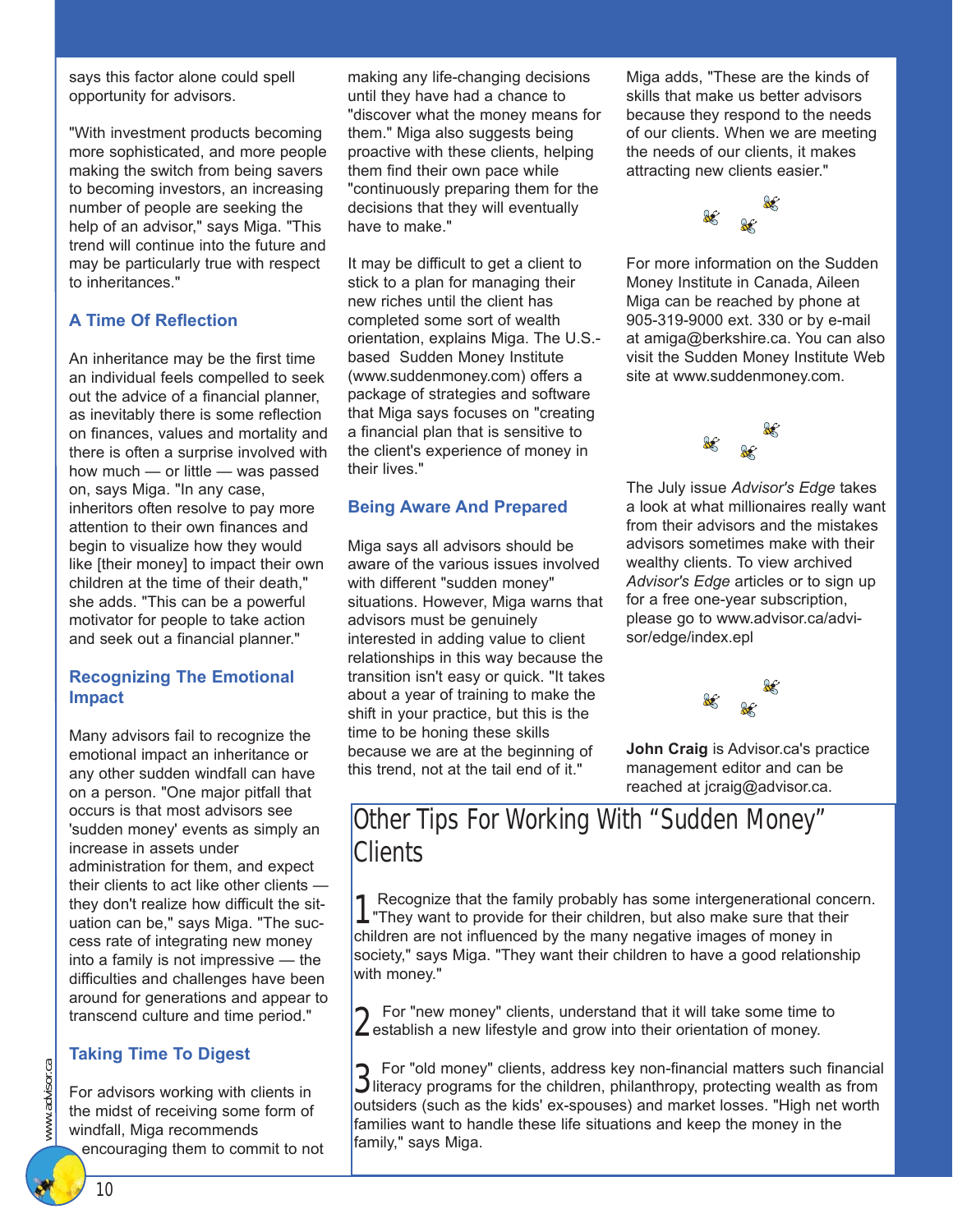## Workout Are You Millionaire Market Material? Try Our **Online**

**A** coording to Keith Sjögren<br>
Taddingstone Consulting (produces the annual *Canadian* ccording to Keith Sjögren whose firm, Toronto-based Taddingstone Consulting Group, *Millionaire Report* — Canadian millionaires (defined in the Taddingstone report as individuals with at least \$1 million in investable assets) demand quality in everything, including their advisors. So how well do you know this market? Do you have what it takes to prospect and serve this market? Complete this *Millionaire Market Material Workout* and find out:

1 Most millionaires prefer conventional investment strategies.

**O** True O False

2 As an advisor to a millionaire, your primary focus and strength should be investment strategies.

- **O** True
- **O** False

**3**<br>debt and m<br>customers<br>credit products. Millionaires don't mind carrying debt and make great banking customers because they use

> **O** True **O** False

4 Millionaires prefer to consolidate all of their financial needs with one trusted advisor.

> **O** True **O** False

5 - Many millionaires show a decided lack of interest in their life insurance policies.

> **O** True **O** False

Millionaires don't have time f<br>
old of extraneous information<br>
and prefer streamlined resea<br>
and briefings from one source Millionaires don't have time for a lot of extraneous information, and prefer streamlined research their advisor.

> **O** True **O** False

**7** Less than 25% of Canadial millionaires with a<br>comprehensive financial planet it developed by a financial Less than 25% of Canadian millionaires with a comprehensive financial plan planner.

> **O** True **O** False

8 When selecting mutual funds, the top criteria for millionaires is historical performance.

> **O** True **O** False

9 Full-service brokers already have a powerful hold on most of the millionaire market.

> **O** True **O** False

1 Once millionaires have<br>they tend to stick with the stick with the state of the stick with the state of the state of the state of the state of the state of the state of the state of the state of the state of the state of selected a primary advisor, they tend to stick with that person.

> OTrue **OFalse**

www.advisor.ca

www.advisor.ca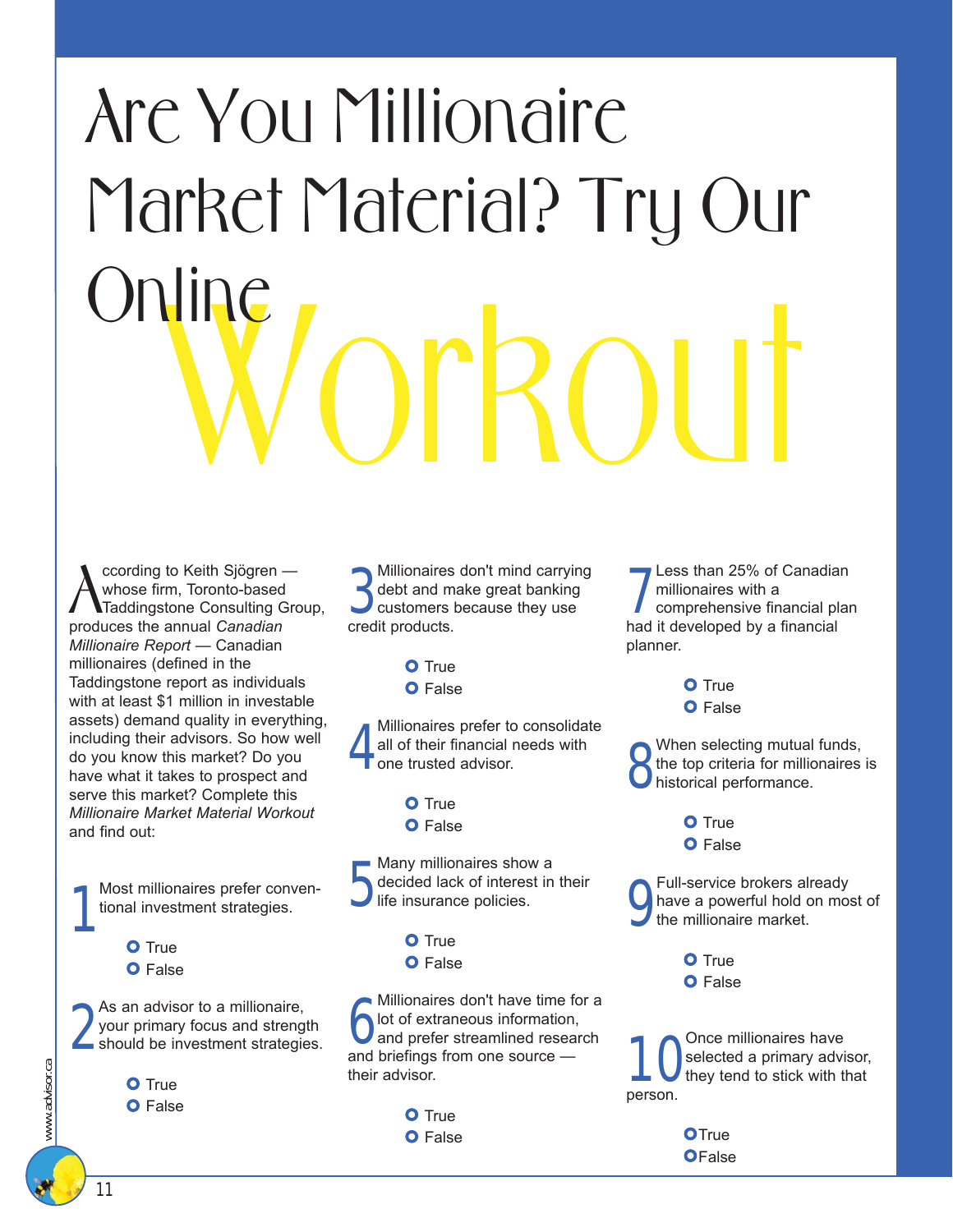### *Answers*

**The following answers are based on information from Taddingstone Consulting Group's** *2001 Canadian Millionaire Report***.**

**1False.** According to the *<sup>2001</sup> Canadian Millionaire Report*, millionaires love alternative investments. Twenty-three per cent of active millionaires have investments in private companies, followed closely by royalty and real estate investment trusts.

**2False.** Twenty-six per cent of the over 400 Canadian millionaires surveyed for the *2001 Canadian Millionaire Report* are retirees. "This is the largest single occupation category, and an increasingly aging population will add to this statistic," says the report. "Millionaires will logically place increased importance on retirement and estate planning; are financial service providers prepared for that?"

**3True.** Twenty per cent of millionaires have yet to pay off their mortgage, 35% have loans and lines of credit and 25% carry a balance on their credit card.

**4False.** Only 19% of the respondents to *2001 Canadian Millionaire Report* indicated they are likely to consolidate all their financial needs with one advisor. More than 50% are concerned with the risk of "putting all their eggs in one basket," while 40% worry about a lack of objectivity.

**5True.** Despite the fact that 77% of millionaires surveyed in the *2001 Canadian Millionaire Report* reported having life insurance, 23% admitted to never reviewing their coverage.

**6False.** "There is a strong demand<br>**6** for varied, detailed and objective research for which millionaires are

### *Scorecard*

Give yourself one point for each correct answer.

#### **8-10 points**

Fire up your Mercedes Benz (the car of choice for Canadian millionaires) and get out there to sign up more affluent clients — you are showing a strong grasp of this market.

#### **4-7 points**

You need to do a little more homework to fully understand the needs and wants of millionaires. As Keith Sjögren told Advisor.ca previously, "It's key for advisors to understand the mind of the millionaire, not just the balance sheet and the income statement — it's critical to understand how the millionaire behaves."

#### **0-3 points**

The only silver lining is that non-millionaires need good financial advice, too, so maybe it's best you stick to this market.

willing to pay," says the *2001 Canadian Millionaire Report*. "They also turn to trusted external sources in various media such as CNBC and ROB-TV, periodicals, investor newsletters and many Internet Web sites such as Yahoo!Finance and BigCharts.

**7 True.** Only 24% of millionaires who currently have comprehensive financial plans had them developed by a financial planner. In addition, the use of financial planning companies dropped 7% to a mere 24% between mid-summer 2000 and mid-summer 2001.

**8 True.** Historical performance<br>**8** Tremains the top criteria for selection of funds. Only 40% of millionaires choose mutual funds based on your recommendations.

**9 False.** The *2001 Canadian Millionaire Report* found that the percentage of millionaires dealing with full-service brokers fell to 71% in 2001 from 82% in 2000. Meanwhile, investment counsellors captured a larger portion of the market, moving to 41% in 2001 from 27% in 2000.

1 OFalse. Twenty-seven per cent<br>
of millionaires switched their primary advisor over the last three years. One of the biggest reasons for doing so is frequency of contact. "On average, a millionaire wants to meet his primary advisor in a formal way every six months," Taddingstone's Keith Sjögren told Advisor.ca earlier this year. "In fact on average they meet once every eight months." Taddingstone's *2001 Canadian Millionaire Report* found that 25% of millionaires claim they don't meet frequently enough with their advisor and that 17% of millionaires have not met their financial advisor within the past 12 months, despite declining markets, the tech bubble burst and the September 11 terrorist attacks.

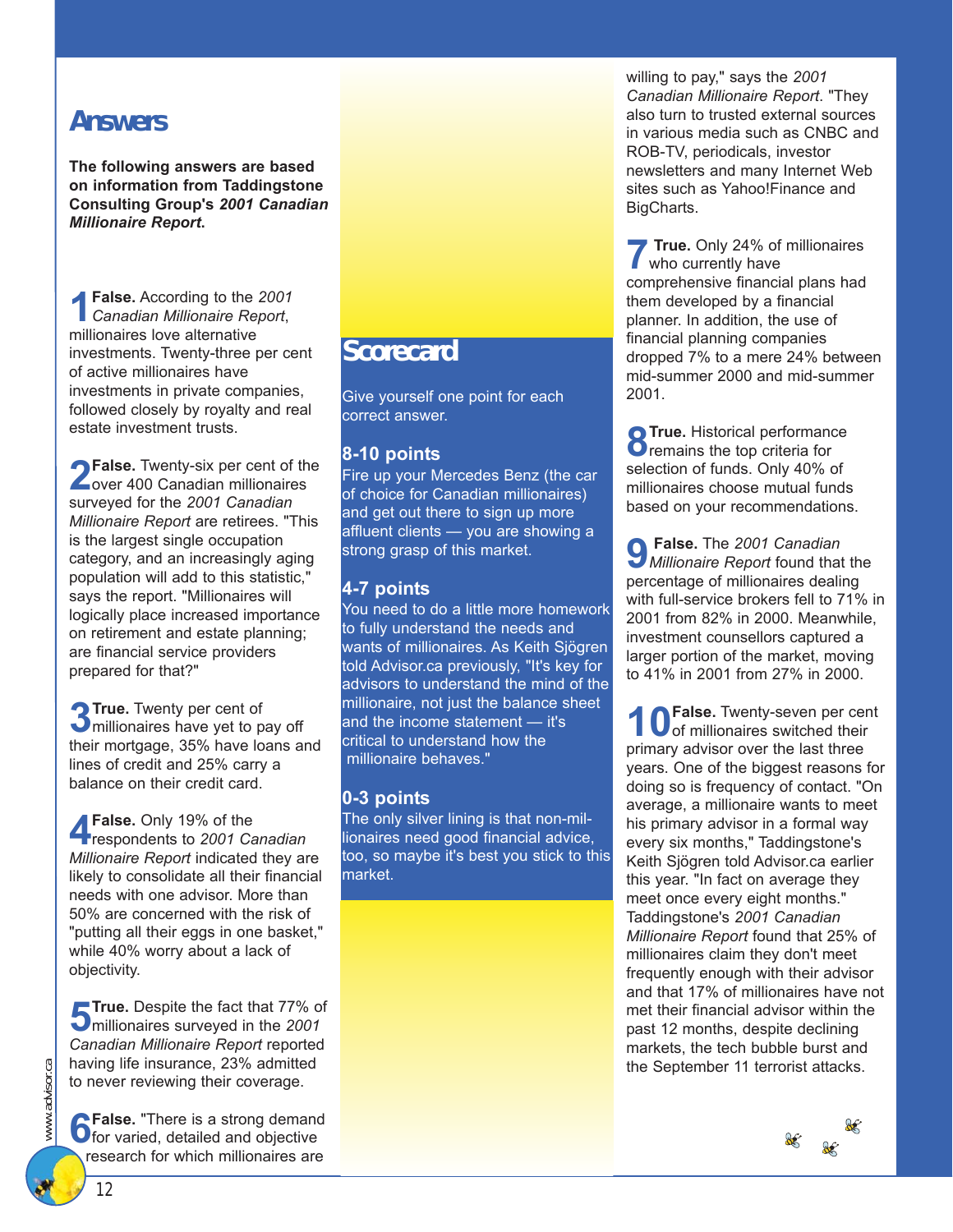## C. IICNT. Over-The-Top Appreciation Events For Your

### By Wendi Phillips

: How can an advisor grab the attention of their wealthy clients and build stronger relationships with them at the same time?

Figure 2 a creative and unique<br>
client appreciation event. Read<br>
used their imaginations to come up : Offer a creative and unique client appreciation event. Read how five Canadian advisors with five unconventional activities for some unique getting-to-know-you time for advisor and client.

## *1* **Under The Sea**

Doug Schwann, an investment advisor with National Bank in Vancouver, let his personal interests dictate his unusual event: scuba diving and snorkelling lessons. Both licensed scuba divers, Schwann and his assistant, encouraged by frequent questions from clients

about their hobby, decided to host an afternoon of underwater fun with the help of a local diving store.

"[Hosting scuba diving and snorkelling lessons] appealed to us because it was an event so totally different... [Our clients] loved it. For the people who tried diving, it was an experience they will never forget. The snorkellers received some very useful tips for their next holiday and the folks who brought their kids are still being pestered for lessons," says Schwann.

Keeping affluent clients impressed and entertained is key for Schwann when deciding on a client appreciation event. "We like to do something different — we had to show our uniqueness just to obtain the account, so we want to show that our innovation is in everything we do."

#### **Possible Expenses:**

Pool and equipment rental and invitations

**Estimated Total Cost:** \$200



Taking advantage of the breathtaking surroundings in her part of the country, financial consultant Laura Fralick decided to appeal to her top clients' sense of adventure by holding a wilderness hike to an untouched beach in the Thunder Bay area.

To make her event even more compelling, Fralick invited a geologist and an archaeologist to accompany her group, as well as her regional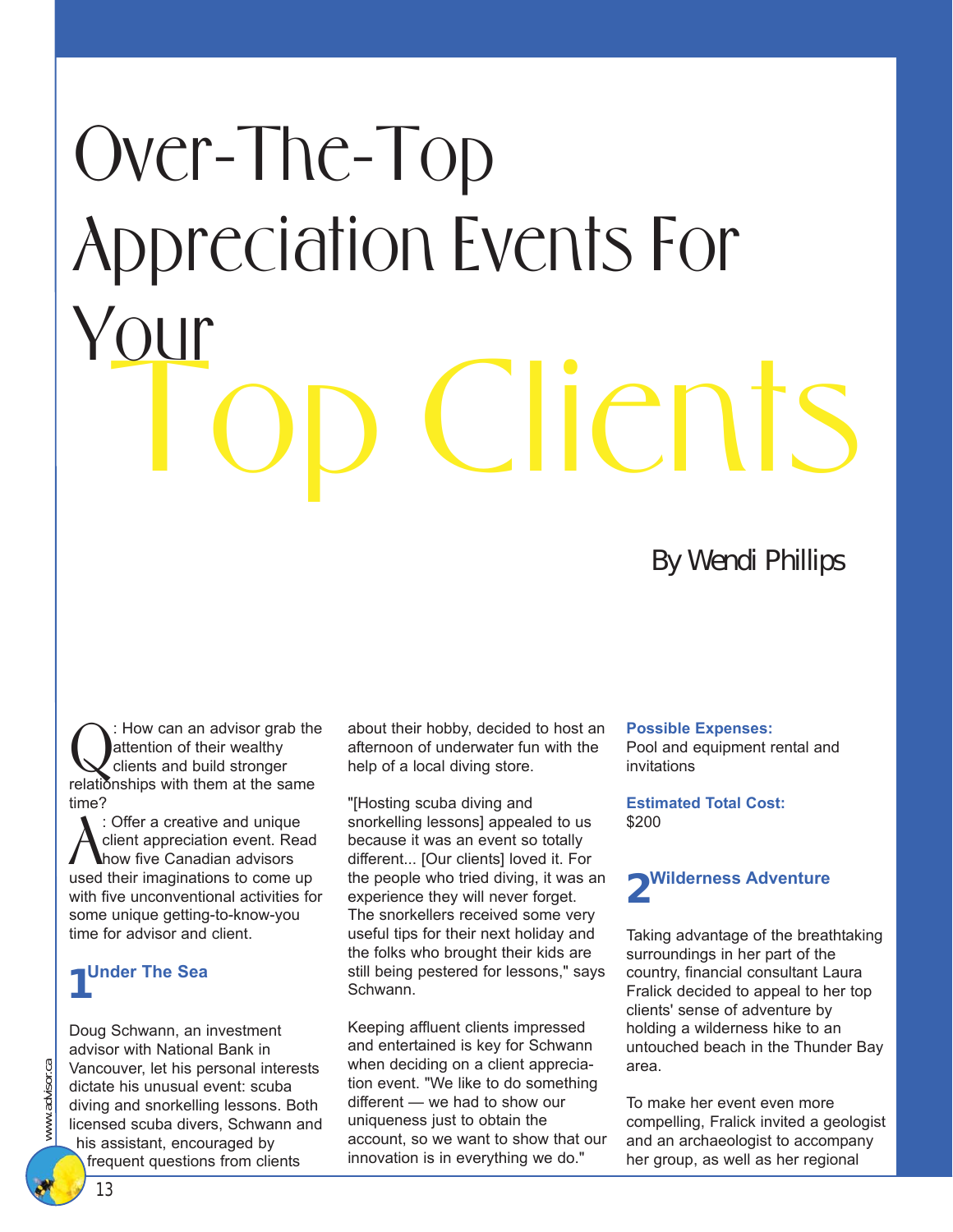sales manager and a prominent fund manager.

"I invited people I knew would like this type of activity, and also invited people who were curious and willing to talk it up with other attendees, ensuring that my name would come up," explains Fralick, who put her KYC forms to good use in finding top clients with an interest in "outdoorsy" type of activities.

Fralick's guests enjoyed the great outdoors, a delicious packed lunch and learned something about their environs that they might not have known otherwise.

Fralick's reward was closer and more solidified relationships with her clients. "Despite the state of the stock market, they're firmly my clients... It takes time to work with the high net worth, and they've been sold to many times, so they're looking for something different."

#### **Possible Expenses:**

Invitation and map printing, packed lunch for group and transportation to the hike location

**Estimated Total Cost:** \$240 for 18 guests

## *3* **Off-Road Thrills**

Thane Stenner, senior investment advisor with CIBC Wood Gundy in the Vancouver area, heads up a boutique group specializing in high net worth clients called The Stenner Group. Stenner has a unique insight into the high net worht market and is always on the lookout for a client appreciation event that will "wow" his clients. "You've got to be doing stuff that's different, besides good investment expertise, financial planning and client service, and you have to be ahead of the competition."

Stenner's latest relationship building idea is hosting a day of off-roading fun of the 4x4 variety. After hearing about a local company that holds off-road training in SUVs for

## *Tips For Over-The-Top Events*

#### **Make sure it's well organized.**

Have an agenda for the evening and be able to communicate it to your clients if required. "Have a very organized program so that everyone participates and so people don't feel uncomfortable with people they don't know," recommends Fralick.

#### **Make sure it's high-end and high energy, but not necessarily high cost.**

Keep the event enjoyable and unique. "The HNW individuals we deal with are invited to lunches and cocktail parties at tedium. They like and want to be impressed and entertained... [but] they aren't typically impressed by a lot of money wasted on the event," explains Schwann.

groups, Stenner decided this event would be suitable for his enthusiastic wealthy clients.

A full day of driver training and a run through an exclusive course designed specifically for off-road four-wheel drives, the use of the company's vehicles and a full lunch will cost Stenner a bundle, but it's all about making the "connection" with his clients. "I know that if I can put a person into an experience where it will give them a rush, it's something they'll talk about with others of their ilk," says Stenner.

#### **Possible Expenses:**

Transportation to site of event, invitation printing and mailout, cost of off-roading company package

#### **Estimated Total Cost:**

\$1,700 (\$195 per vehicle [two people per], maximum eight vehicles, includes lunch)

## *4* **Cast Adrift**

Investment advisor Lori Kilburn with BMO Nesbitt Burns in White Rock, B.C. was looking for a casual appreciation event that would allow her "A" clients to mingle with one another. While a boat cruise may not sound like a unique idea on its own, when it's combined with a champagne reception and an extraordinary fireworks display, the event achieved Kilburn's goal and then some.

Taking advantage of the fact that the city of Vancouver hosted the spectacular "Celebration of Lights" fireworks display, Kilburn decided to give her clients the best view of the pyrotechnics. After seeking feedback from some of her wealthy clients, she began planning her event. Finding a suitable boat was the biggest challenge.

Creating the sense of fun and appreciation starts with the invitations, according to Kilburn. "We did not use anything with our business logo on it. We had lovely invitations

www.advisor.ca www.advisor.

ස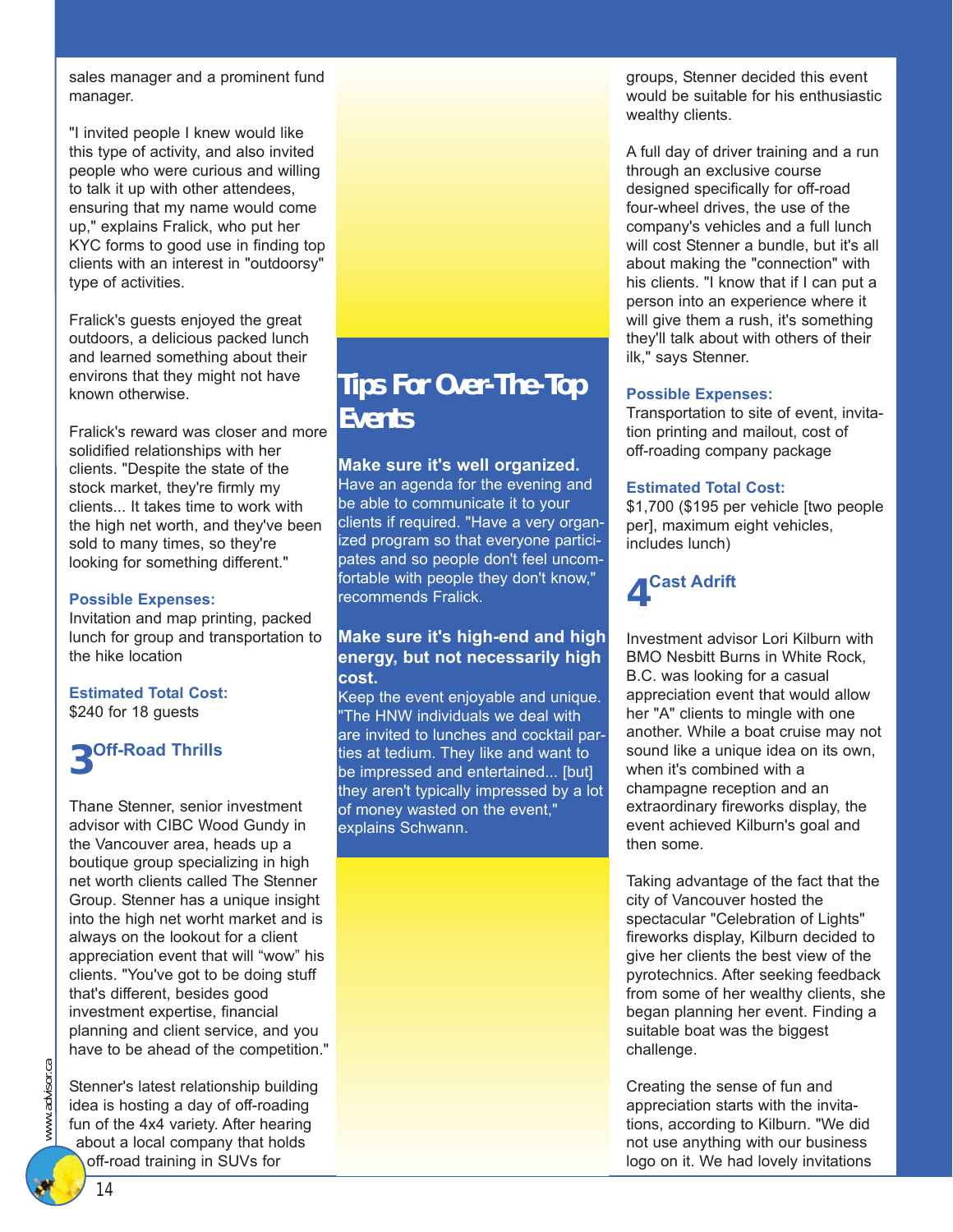"I know that if I can put a person into an experience where it will give them a rush, it's something they'll talk about with others of their ilk."

made up... so that [the event] would seem special. Once the client confirmed, we sent them a package containing everything they needed to know about the night — how much traffic to expect driving downtown, where to park, what to wear, an agenda — so they knew what to expect."

#### **Possible expenses:**

Boat charter, catered dinner, invitations, bar cost

**Estimated Total Cost:** \$100 per guest

## *5* **Host A Whodunnit Murder-Mystery**

Murder, intrigue, suspense... nothing says unique client appreciation like a murder-mystery evening with your wealthy clients. Instead of playing "jovial host," the advisor must work with his clients as a team to solve a whodunnit. Brandon, Man.-based planner Darren Zarn discovered how hosting a "team" event can improve relationships with top clients.

"The team dynamics were tremendous — I went from advisor to teammate working hand in hand on a project... Our relationship with each of the client couples is now on a level that they see me as their trusted advisor... and this [event] increased my credibility in their eyes," explains Zarn.

This event also proves that it's quality not quantity that's important when planning your over-the-top event. Zarn was also rewarded financially from this event despite only inviting five of his top client couples. After two weeks, Zarn already had three new clients as a direct result of this event, as well as a slew of follow-up appointments.

#### **Possible expenses:**

Dinner for group, prizes, hall/restaurant rental, tickets for murder-mystery

#### **Estimated Total Cost:** \$450



Looking for more unique client appreciation ideas? Be sure to check out Advisor.ca's Client Appreciation archive

(www.advisor.ca/advisor/take5/archiv e/index.epl?zone=client). Have a client appreciation idea you want to share with your peers? Let us know in the Talvest Town Hall online discussion forum (www.advisor.ca/advisor/statics/partner\_success/index.epl ?redirect=talvest).



**Wendi Phillips** is Advisor.ca's production editor and Client Centre editor and can be reached at wphillips@advisor.ca.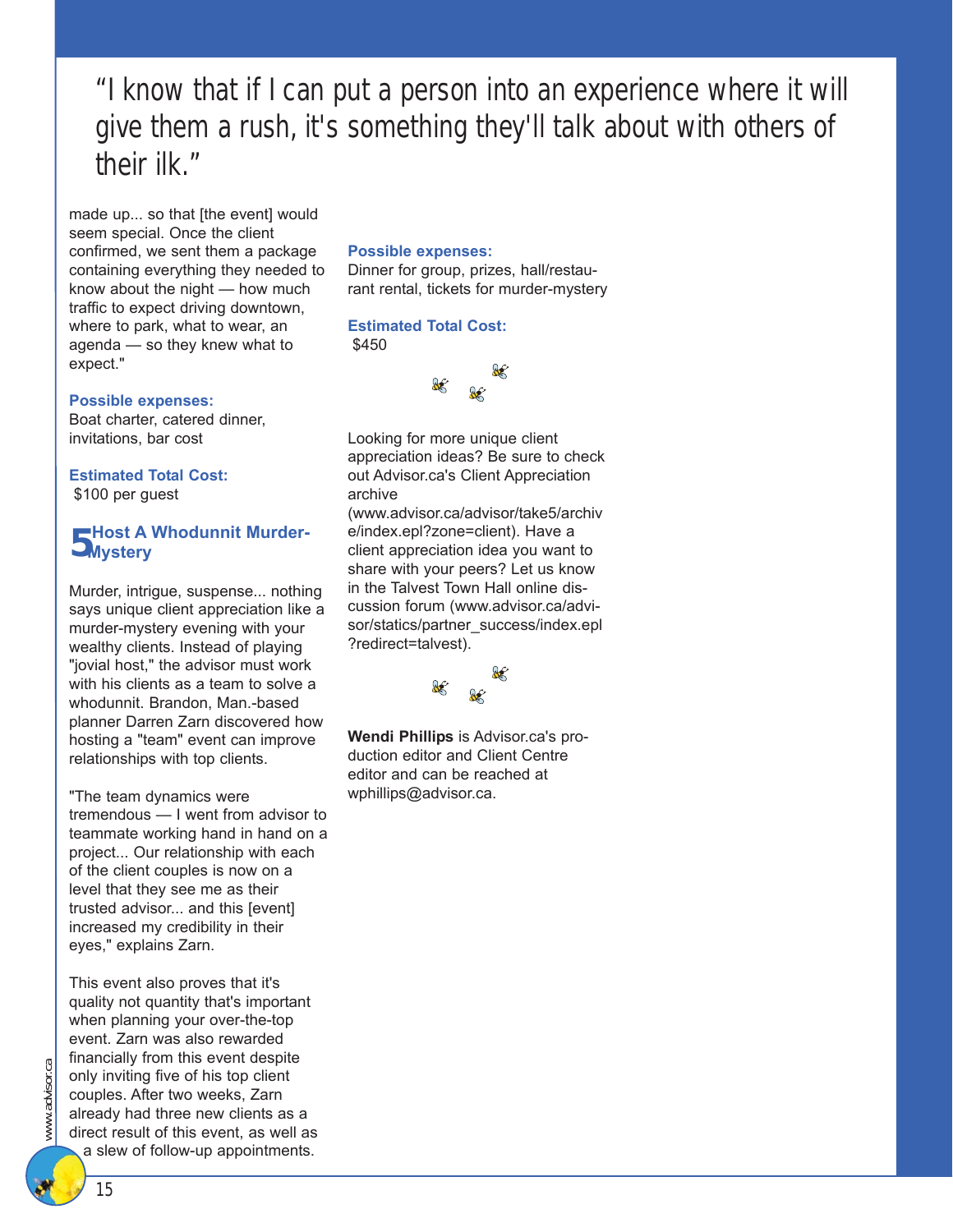## Archive Cheat Your Advisor.ca/Advisor's Edge Millionaire And Web Resource Cheat Sheet

If you are prospecting and advising<br>wealthy clients, it is essential to be<br>prepared with myriad information<br>and resources. Here are some direct f you are prospecting and advising wealthy clients, it is essential to be prepared with myriad information links to some past Advisor.ca and *Advisor's Edge* articles concerning challenges and opportunities associated with the high net worth or millionaire market in Canada, along with some links to useful Web-based resources and tools:

#### **Cultivating HNW Clients All About Vision, Duplication And "Painless" Referrals:**

An advisor's ability to attract "premier" or high net worth clients boils down to three factors: a focused target market, a duplicable system and a strategy for generating "painless referrals," according to U.S.-based consultant and author Paul Karasik. www.advisor.ca/advisor/news/today/in dex.epl?id=20899

#### **Give Wealthy Canadians What They Want - Advice For The Family:**

Financial advisors should always remember that rich Canadians see wealth as a "family affair," says Keith Sjögren, a research leader with Taddingstone Consulting Group. This attitude towards wealth reveals a need for advisors to offer counsel

to not only a wealthy individual, but also his or her family. www.advisor.ca/advisor/news/today/in dex.epl?id=20936

#### **Canadian Millionaires Send More Business To Fee-Based Counsellors:**

Fee-based investment counsellors appear to have grabbed some of the market share of advising Canadian millionaires from full-service brokers and financial planners. A survey of 400 millionaires in 2001 found that the number dealing with fee-based counsellors increased, while planners and full-service brokers lost ground. Most millionaires worked with more than one advisor. www.advisor.ca/advisor/news/today/in

dex.epl?id=20103

#### **A Wealth Of Information -- Stenner's New Book Unveils The Mind Of The HNW:**

What do rich people want and need in their wealth management plans? How do the affluent think about money? Those are a couple of the questions Thane Stenner, first vice-president and senior investment advisor with CIBC Wood Gundy, answers in his book about high net worth individuals, *True Wealth: An Expert Guide For High Net Worth Individuals (And Their Advisors)*.

www.advisor.ca/advisor/news/today/in dex.epl?id=20880

#### **Book Excerpt:** *True Wealth* **By Thane Stenner:**

Wealth isn't simply a number on a quarterly investment statement  $-$  it's a state of mind. And while money certainly can't buy happiness, when one accumulates a certain amount, it can change the way one thinks. Anyone hoping to provide advice to a high net worth individual (HNWI  $-$  a person with at least \$1 million in investable assets) or an ultra high net worth individual (U/HNWI  $-$  a person with at least \$10 million in investable assets) needs to understand how he or she actually thinks about wealth. www.advisor.ca/advisor/edge/archives /index.epl?document\_id=ADVEDGE0 90104

#### **Analyzing Canada's Millionaire Market:**

Millionaires in Canada have a common complaint about financial advisors. Simply put, advisors tend to focus only on the liquid assets of the wealthy and don't offer enough advice about the non-liquid assets. That's one of the conclusions of a study of Canadian millionaires produced by the Toronto-based research and consulting firm Taddingstone Consulting Group, Inc.